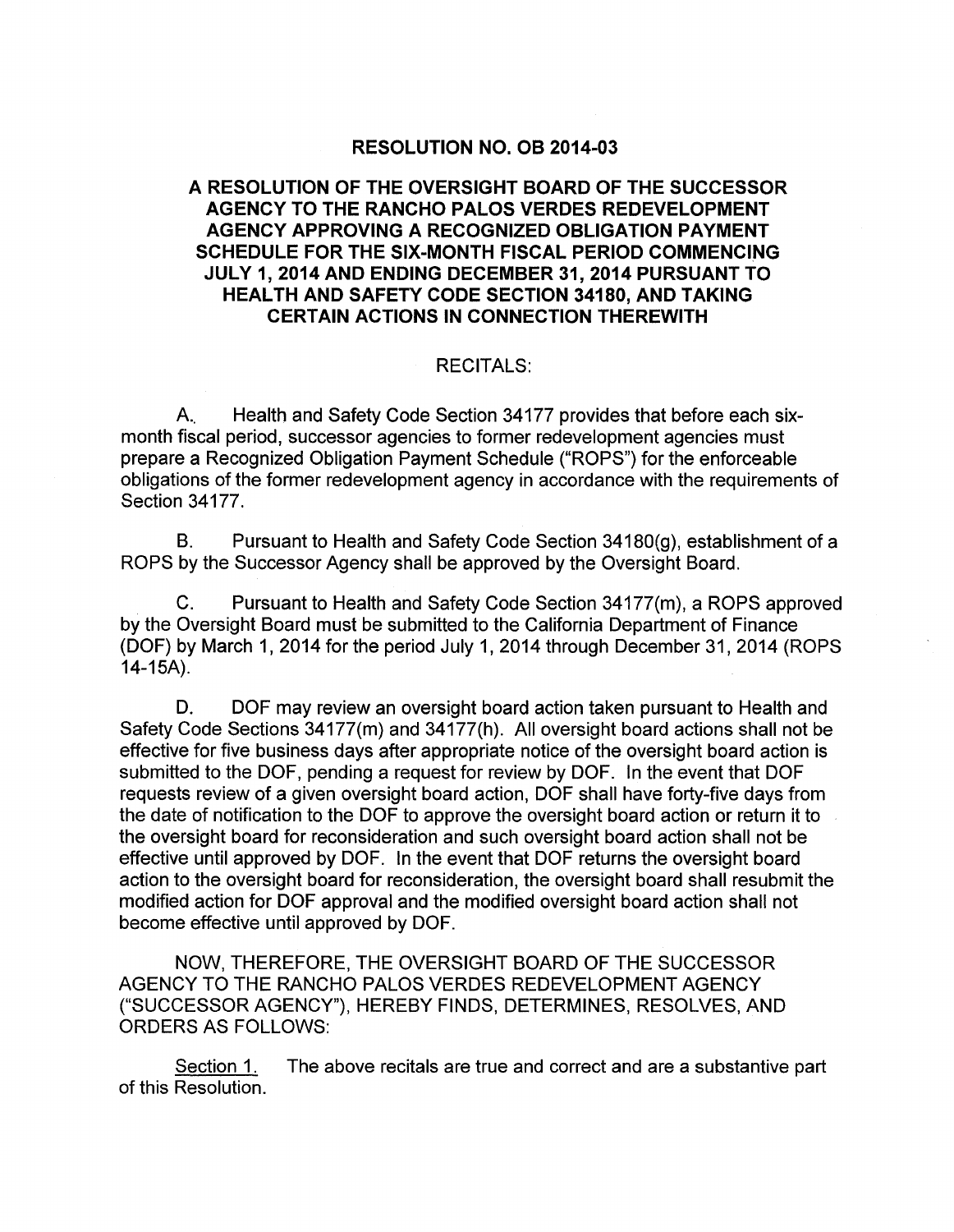Section 2. This Resolution is adopted pursuant to Health and Safety Code Section 34180(g).

Section 3. The Oversight Board hereby approves the ROPS 14-15A as presented in the attached Exhibit A; and hereby directs the staff of the Successor Agency to post the ROPS 14-15A on the Successor Agency's Internet website (being a page on the Internet website of the City of Rancho Palos Verdes); and submit the ROPS 14-15A to the County Auditor-Controller and State Controller's Office ("SCO") and to the DOF, together with a copy of this Resolution and the telephone number and email contact information for the Finance Officer of the Successor Agency, the official designated by the Oversight Board to whom DOF may make a request for review in connection with ROPS. Unless the County Auditor-Controller, the SCO, or DOF directs otherwise, such submittal may be by mail or electronic means, and a notification providing the Internet website location of the posted documents will suffice.

Section 4. The officers of the Oversight Board and the staff of the Successor Agency are hereby authorized and directed, jointly and severally, to do any and all things which they may deem necessary or advisable to effectuate this Resolution.

PASSED AND ADOPTED this 26<sup>th</sup> day of February, 2014.

ATTEST:

Sécretary Kattryn Downs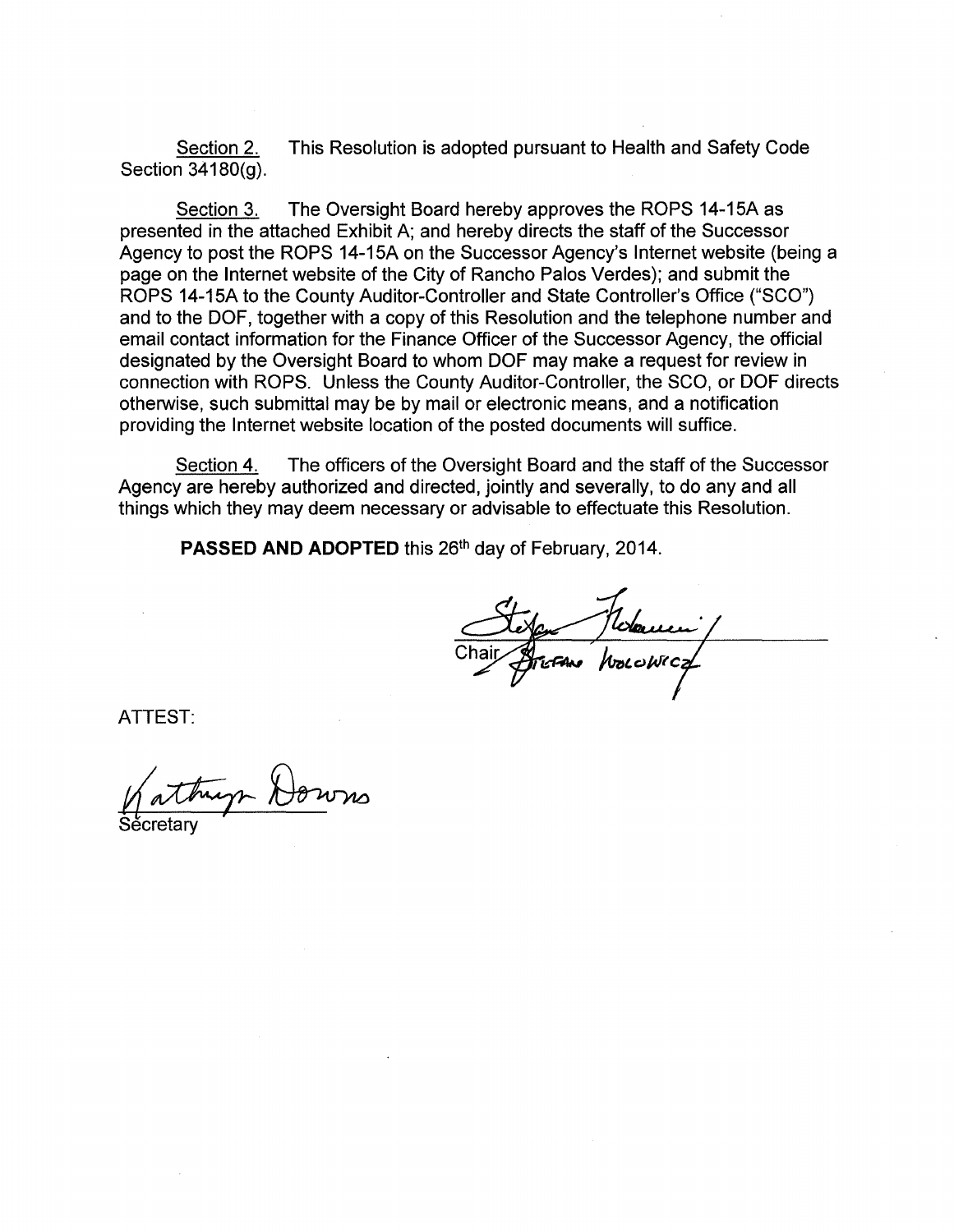### EXHIBIT A

# SUCCESSOR AGENCY TO THE RANCHO PALOS VERDES REDEVELOPMENT AGENCY RECOGNIZED OBLIGATION PAYMENT SCHEDULE (July 1, 2014 through December 31, 2014)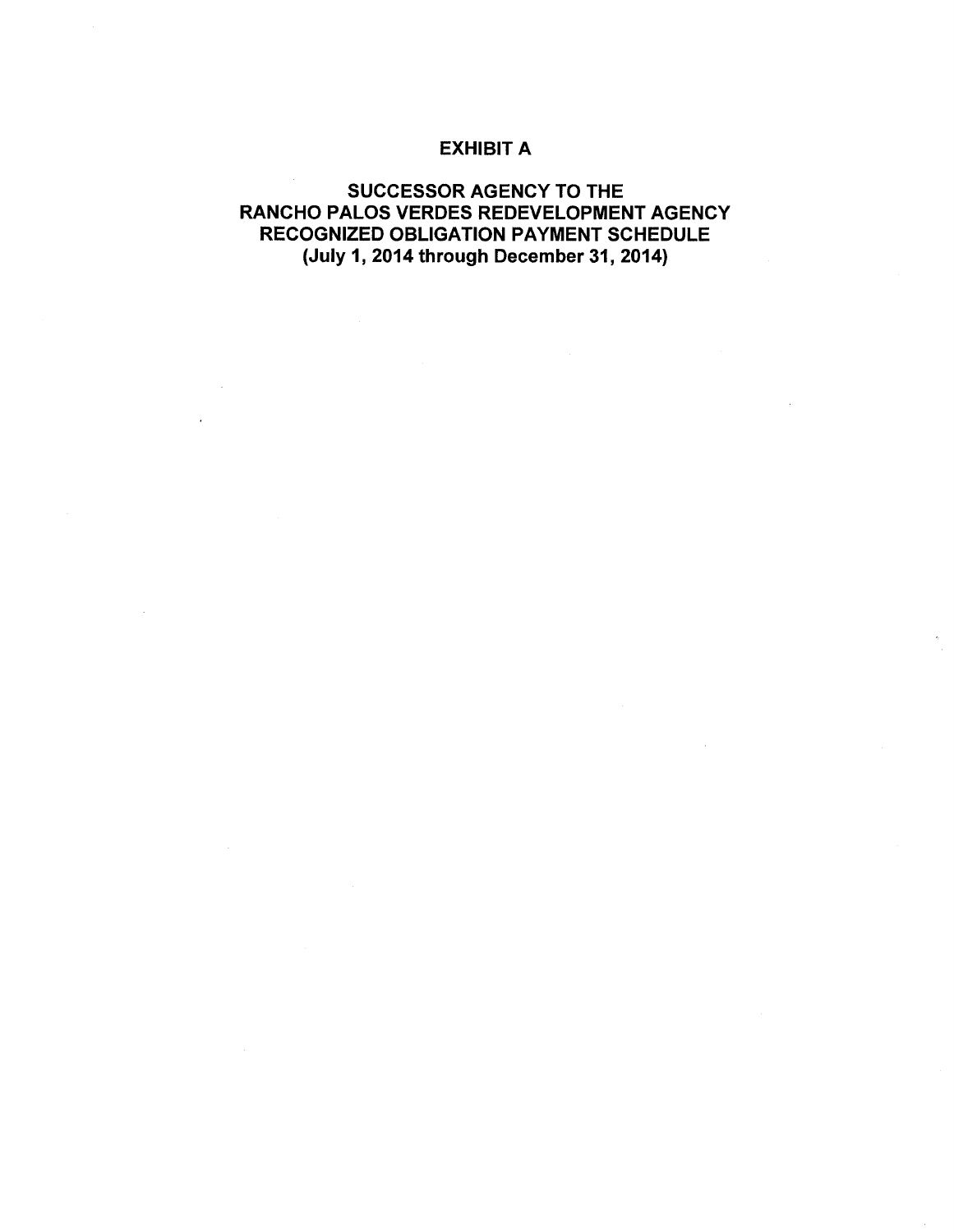#### Recognized Obligation Payment Schedule (ROPS 14-15A) - Summary

Filed for the July 1, 2014 through December 31, 2014 Period

| Name of Successor Agency: | <b>Rancho Palos Verdes</b> |  |
|---------------------------|----------------------------|--|
| Name of County:           | Los Angeles                |  |

| <b>Current Period Requested Funding for Outstanding Debt or Obligation</b> |                                                                                                                                                                                                                                                                                                       | <b>Six-Month Total</b>                                                                                                                                                                                                                                                                                                                                                                    |                                                                                               |
|----------------------------------------------------------------------------|-------------------------------------------------------------------------------------------------------------------------------------------------------------------------------------------------------------------------------------------------------------------------------------------------------|-------------------------------------------------------------------------------------------------------------------------------------------------------------------------------------------------------------------------------------------------------------------------------------------------------------------------------------------------------------------------------------------|-----------------------------------------------------------------------------------------------|
| Sources (B+C+D):                                                           |                                                                                                                                                                                                                                                                                                       | S.                                                                                                                                                                                                                                                                                                                                                                                        | 50,000                                                                                        |
| Bond Proceeds Funding (ROPS Detail)                                        |                                                                                                                                                                                                                                                                                                       |                                                                                                                                                                                                                                                                                                                                                                                           |                                                                                               |
| Reserve Balance Funding (ROPS Detail)                                      |                                                                                                                                                                                                                                                                                                       |                                                                                                                                                                                                                                                                                                                                                                                           | 50,000                                                                                        |
| Other Funding (ROPS Detail)                                                |                                                                                                                                                                                                                                                                                                       |                                                                                                                                                                                                                                                                                                                                                                                           |                                                                                               |
|                                                                            |                                                                                                                                                                                                                                                                                                       | S.                                                                                                                                                                                                                                                                                                                                                                                        | 311,708                                                                                       |
| Non-Administrative Costs (ROPS Detail)                                     |                                                                                                                                                                                                                                                                                                       |                                                                                                                                                                                                                                                                                                                                                                                           | 311,708                                                                                       |
| Administrative Costs (ROPS Detail)                                         |                                                                                                                                                                                                                                                                                                       |                                                                                                                                                                                                                                                                                                                                                                                           |                                                                                               |
| <b>Current Period Enforceable Obligations (A+E):</b>                       |                                                                                                                                                                                                                                                                                                       |                                                                                                                                                                                                                                                                                                                                                                                           | 361,708                                                                                       |
|                                                                            |                                                                                                                                                                                                                                                                                                       |                                                                                                                                                                                                                                                                                                                                                                                           |                                                                                               |
| Enforceable Obligations funded with RPTTF (E):                             |                                                                                                                                                                                                                                                                                                       |                                                                                                                                                                                                                                                                                                                                                                                           | 311,708                                                                                       |
|                                                                            |                                                                                                                                                                                                                                                                                                       |                                                                                                                                                                                                                                                                                                                                                                                           | (100,000)                                                                                     |
| Adjusted Current Period RPTTF Requested Funding (I-J)                      |                                                                                                                                                                                                                                                                                                       | s                                                                                                                                                                                                                                                                                                                                                                                         | 211,708                                                                                       |
|                                                                            |                                                                                                                                                                                                                                                                                                       |                                                                                                                                                                                                                                                                                                                                                                                           |                                                                                               |
| Enforceable Obligations funded with RPTTF (E):                             |                                                                                                                                                                                                                                                                                                       |                                                                                                                                                                                                                                                                                                                                                                                           | 311,708                                                                                       |
|                                                                            |                                                                                                                                                                                                                                                                                                       |                                                                                                                                                                                                                                                                                                                                                                                           |                                                                                               |
| <b>Adjusted Current Period RPTTF Requested Funding (L-M)</b>               |                                                                                                                                                                                                                                                                                                       |                                                                                                                                                                                                                                                                                                                                                                                           | 311,708                                                                                       |
|                                                                            |                                                                                                                                                                                                                                                                                                       |                                                                                                                                                                                                                                                                                                                                                                                           |                                                                                               |
|                                                                            | Name                                                                                                                                                                                                                                                                                                  |                                                                                                                                                                                                                                                                                                                                                                                           | Title                                                                                         |
|                                                                            |                                                                                                                                                                                                                                                                                                       |                                                                                                                                                                                                                                                                                                                                                                                           |                                                                                               |
|                                                                            |                                                                                                                                                                                                                                                                                                       |                                                                                                                                                                                                                                                                                                                                                                                           | Date                                                                                          |
|                                                                            | Enforceable Obligations Funded with RPTTF Funding (F+G):<br>Certification of Oversight Board Chairman:<br>Pursuant to Section 34177(m) of the Health and Safety code, I<br>hereby certify that the above is a true and accurate Recognized<br>Obligation Payment Schedule for the above named agency. | Successor Agency Self-Reported Prior Period Adjustment to Current Period RPTTF Requested Funding<br>Less Prior Period Adjustment (Report of Prior Period Adjustments Column S)<br>County Auditor Controller Reported Prior Period Adjustment to Current Period RPTTF Requested Funding<br>Less Prior Period Adjustment (Report of Prior Period Adjustments Column AA)<br>/s/<br>Signature | Enforceable Obligations Funded with Non-Redevelopment Property Tax Trust Fund (RPTTF) Funding |

 $\rightarrow$ 

 $\bar{\mathcal{L}}$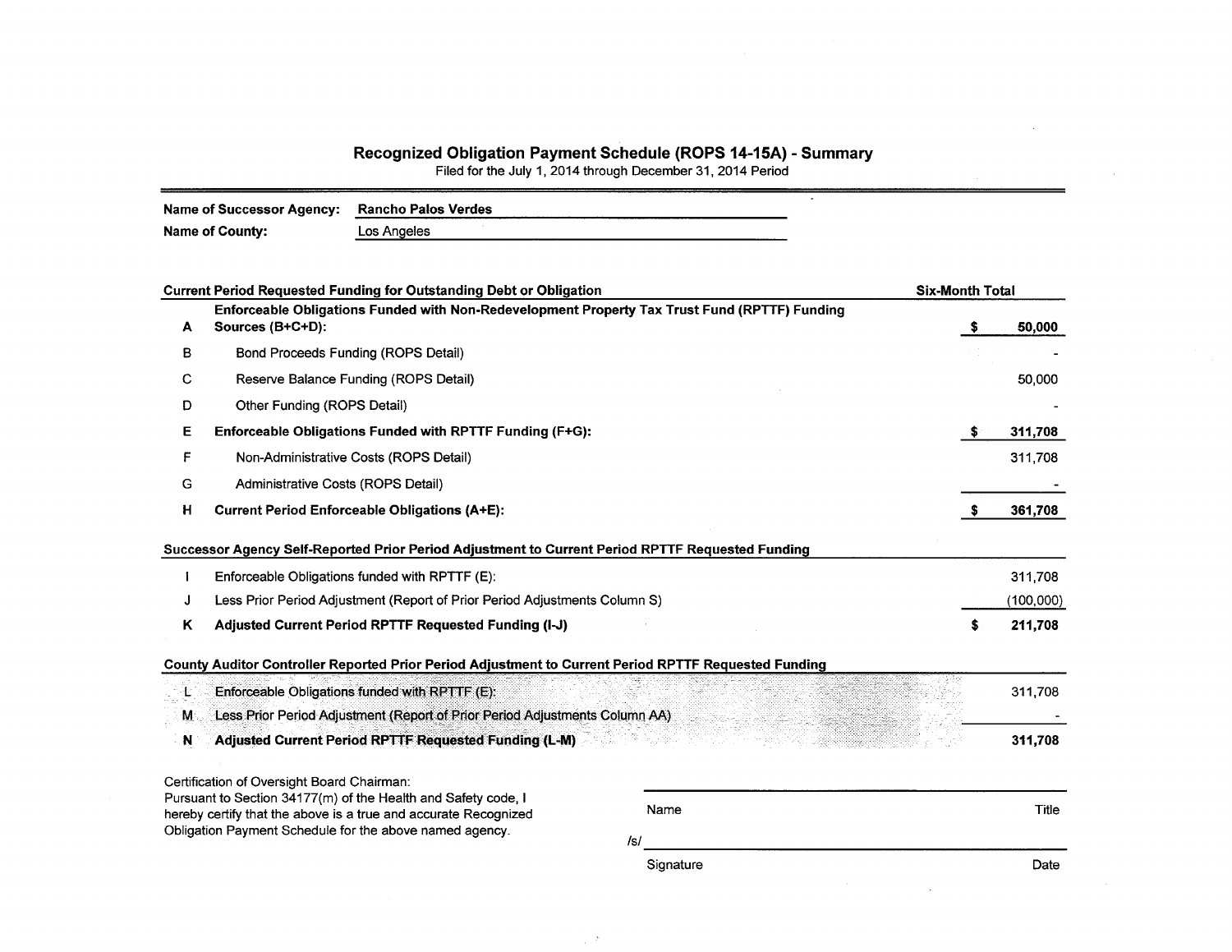|        |                                                           |                                           |                                             |                                               |                                                 | Recognized Obligation Payment Schedule (ROPS) 14-15A - ROPS Detail<br>July 1, 2014 through December 31, 2014<br>(Report Amounts in Whole Dollars) |                                  |                                                |
|--------|-----------------------------------------------------------|-------------------------------------------|---------------------------------------------|-----------------------------------------------|-------------------------------------------------|---------------------------------------------------------------------------------------------------------------------------------------------------|----------------------------------|------------------------------------------------|
|        | в                                                         | c                                         | D                                           | Е                                             | F                                               | G                                                                                                                                                 | н                                |                                                |
| Item # | Project Name / Debt Obligation                            | Obligation Type                           | Contract/Agreement<br><b>Execution Date</b> | Contract/Agreement<br><b>Termination Date</b> | Payee                                           | <b>Description/Project Scope</b>                                                                                                                  | Project Area                     | <b>Total Outstanding</b><br>Debt or Obligation |
|        |                                                           | Bonds Issued On or                        | 12/2/1997                                   | 12/2/2027                                     |                                                 | Restructured debt to abate active                                                                                                                 |                                  | $\mathbf{s}$<br>16,950,137                     |
|        | 11997 Tax Increment Bond<br>2 1997 Deferred Interest Debt | City/County Loans<br>On or Before 6/27/11 | 11/1/1997                                   | 12/2/2027                                     | County of Los Angeles<br>County of Los Angeles  | Accrued interest on original debt to<br>abate active landslides in the Project<br>Area                                                            | Project Area 1<br>Project Area 1 | 4,810,000                                      |
|        | Consolidated Loan from City                               | City/County Loans<br>On or Before 6/27/11 | 12/1/2003                                   | 11/27/2034                                    | City of Rancho Palos<br><b>Verdes</b> :         | Loan from City to abate active<br>landslides in the Project Area                                                                                  | Project Area 1                   | 12.090.137                                     |
|        | Abalone Cove Property<br>Assessment                       | Miscellaneous                             | 1/1/2014                                    | 6/30/2014                                     | Abalone Cove Landslide<br>Abatement District    | Property assessment for parcels<br>owned by Agency                                                                                                | Project Area 1                   |                                                |
|        | 5 Klondike Canyon Property<br>Assessment                  | Miscellaneous                             | 1/1/2014                                    | 6/30/2014                                     | Klondike Canyon Landslide<br>Abatement District | Property assessment for parcels<br>owned by Agency                                                                                                | Project Area 1                   |                                                |
|        | AMCAL Affordable Housing Project: Miscellaneous           |                                           | 3/20/2009                                   | 12/18/2065                                    | <b>City of Rancho Palos &amp;</b><br>Fund       | Loan & RDA Housing Fund that was<br>Verdes Affordable Housing: Ithen loaned to AMCAL to fund project<br>construction costs                        | <b>MA</b>                        |                                                |
|        | 7lAdministration                                          | Admin Costs                               | 1/1/2014                                    | 6/30/2014                                     | Various                                         | Administrative costs related to<br>dissolution activities (staffing, legal,<br>insurance, supplies, building &<br>equipment, etc.)                | N/A                              | 50,000                                         |
|        | <b>Il County Deferral of Tax Increments</b>               | <b>Miscellaneous</b>                      | 11/1/1997                                   | 1/27/2034                                     | County of Los Angeles                           | Cothiv deferrat of tax increment it<br>would otherwise receive pursuant to a<br>Settlement Agreement                                              | NW.                              |                                                |

 $\sim 10^{11}$  km s  $^{-1}$ 

 $\rightarrow$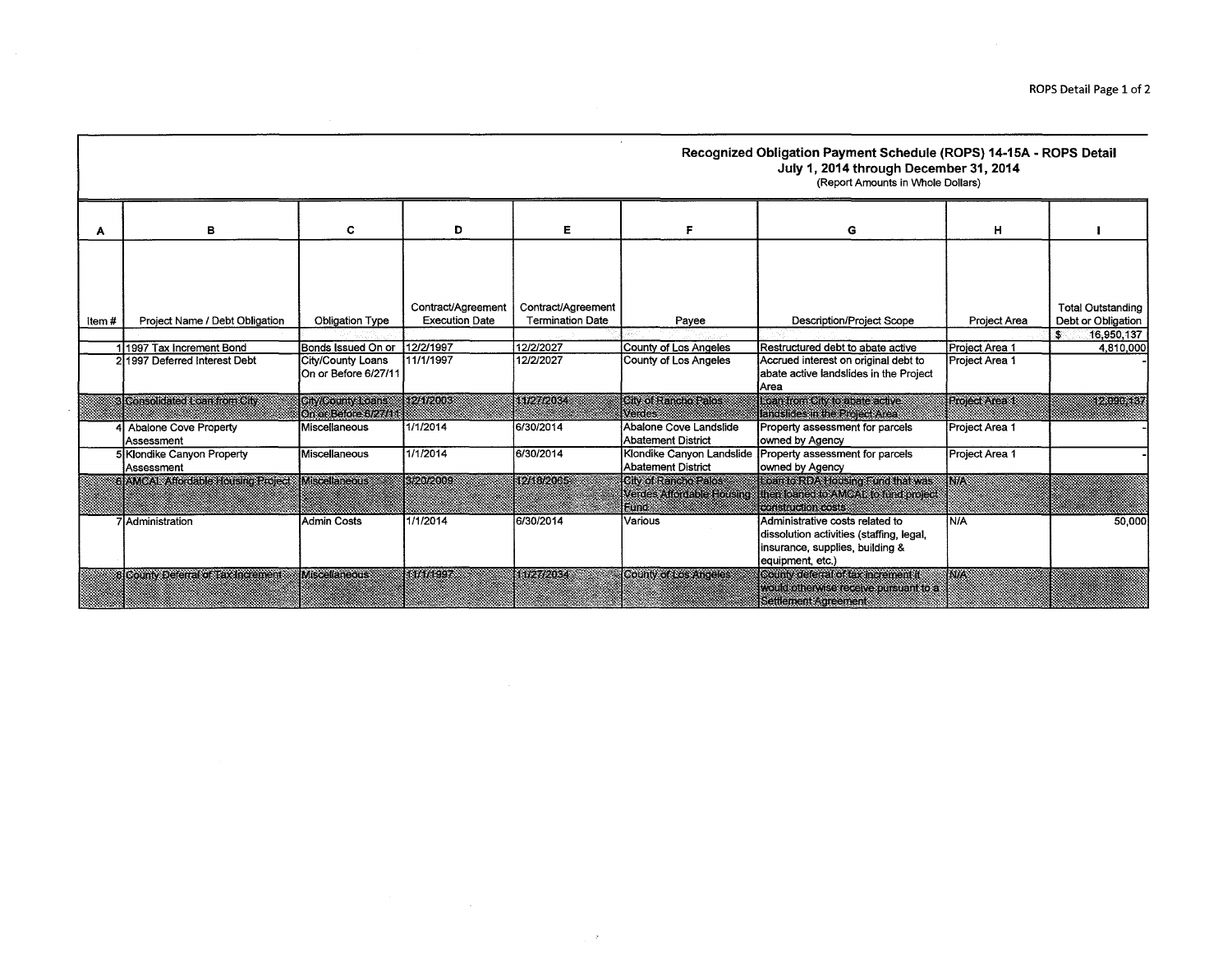| A     | в                                          | J                       | Κ                    | L                                                                                                 | M           | N.              | $\mathbf{o}$   | P               |  |
|-------|--------------------------------------------|-------------------------|----------------------|---------------------------------------------------------------------------------------------------|-------------|-----------------|----------------|-----------------|--|
|       |                                            |                         |                      | <b>Funding Source</b><br>Non-Redevelopment Property Tax Trust Fund<br>(Non-RPTTF)<br><b>RPTTF</b> |             |                 |                |                 |  |
| item# | Project Name / Debt Obligation             | Retired                 | <b>Bond Proceeds</b> | Reserve Balance                                                                                   | Other Funds | Non-Admin       | Admin          | Six-Month Total |  |
|       |                                            |                         | s<br>$\bullet$       | $50,000$   \$<br>$\bullet$                                                                        | ٠           | $$311,708$ \ \$ | $\blacksquare$ | \$<br>361,708   |  |
|       | 11997 Tax Increment Bond                   | $\overline{N}$          |                      |                                                                                                   |             | 275,250         |                | \$<br>275,250   |  |
|       | 211997 Deferred Interest Debt              | N                       |                      |                                                                                                   |             |                 |                | \$              |  |
|       | Consolidated Loan from City.               | W.                      |                      |                                                                                                   |             | 36,458          |                | 36,458          |  |
|       | <b>Abalone Cove Property</b><br>Assessment | N                       |                      |                                                                                                   |             |                 |                | \$              |  |
|       | 5 Klondike Canyon Property<br>İAssessment  | $\overline{\mathsf{N}}$ |                      |                                                                                                   |             |                 |                | \$              |  |
|       | <b>EXMONLATORIADE ROUSING PROCESS</b>      | ean c                   |                      |                                                                                                   |             |                 |                |                 |  |
|       | 7 Administration                           | N                       |                      | 50,000                                                                                            |             |                 |                | 50,000<br>\$    |  |
|       | 8 County Defenral of Tax Increment         | œм                      |                      |                                                                                                   |             |                 |                |                 |  |

 $\mathcal{L}_{\rm{max}}$ 

 $\sim$ 

 $\sim 10^{-11}$ 

 $\alpha$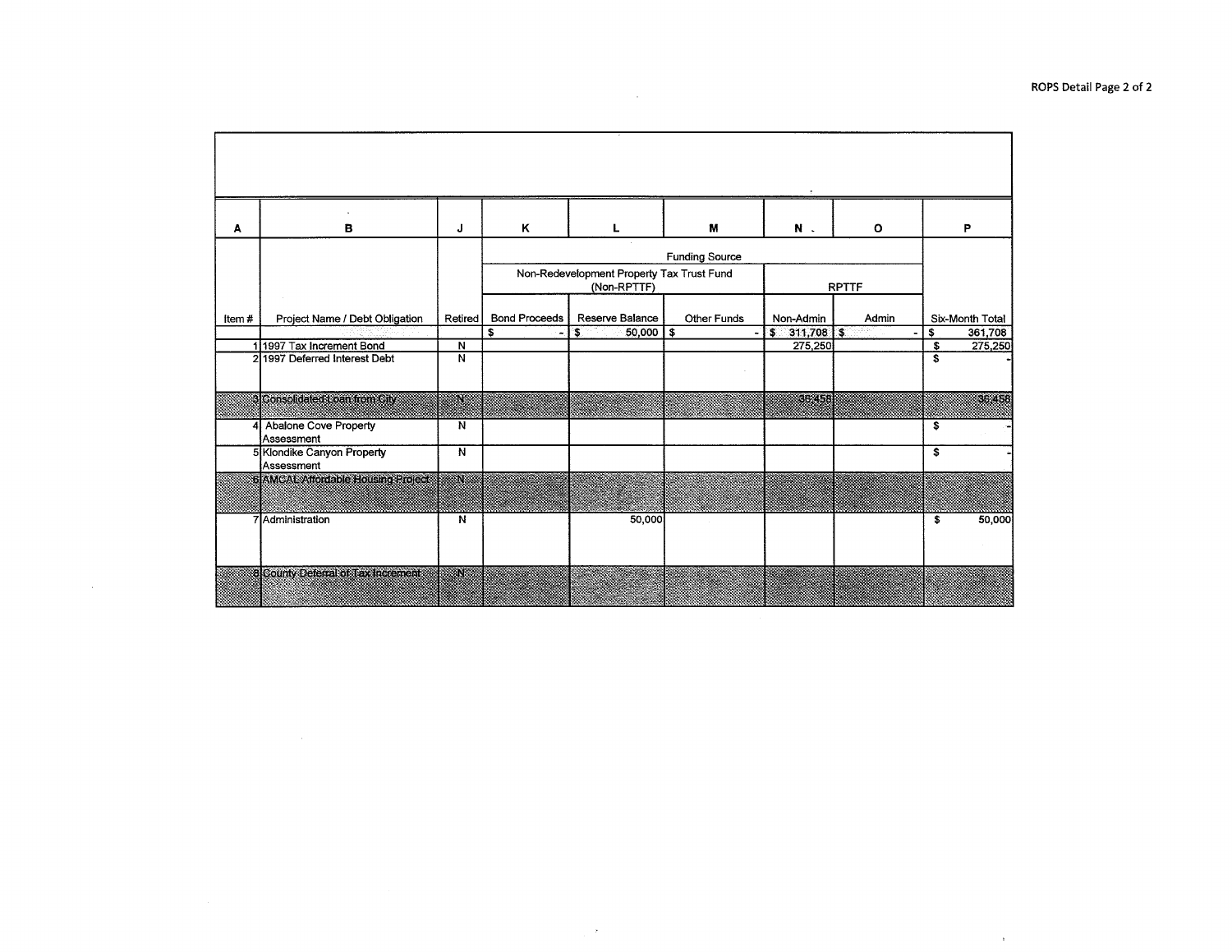# Recognized Obligation Payment Schedule (ROPS) 14-15A - Report of Cash Balances<br>Report Amounts in Whole Dollars)

| в                                                                                        | C                                                                                                                                                                                                                                                                                                                                                                                                                                                                                                                                                                                                                                                                                                                                                                                                                                                                                                 | D                   | E                                   | F.               | G                                                                                           | н                           |                                                                                                          |
|------------------------------------------------------------------------------------------|---------------------------------------------------------------------------------------------------------------------------------------------------------------------------------------------------------------------------------------------------------------------------------------------------------------------------------------------------------------------------------------------------------------------------------------------------------------------------------------------------------------------------------------------------------------------------------------------------------------------------------------------------------------------------------------------------------------------------------------------------------------------------------------------------------------------------------------------------------------------------------------------------|---------------------|-------------------------------------|------------------|---------------------------------------------------------------------------------------------|-----------------------------|----------------------------------------------------------------------------------------------------------|
|                                                                                          |                                                                                                                                                                                                                                                                                                                                                                                                                                                                                                                                                                                                                                                                                                                                                                                                                                                                                                   |                     |                                     |                  |                                                                                             |                             |                                                                                                          |
|                                                                                          |                                                                                                                                                                                                                                                                                                                                                                                                                                                                                                                                                                                                                                                                                                                                                                                                                                                                                                   |                     |                                     |                  | Other                                                                                       | <b>RPTTF</b>                |                                                                                                          |
|                                                                                          |                                                                                                                                                                                                                                                                                                                                                                                                                                                                                                                                                                                                                                                                                                                                                                                                                                                                                                   |                     |                                     | Prior ROPS       |                                                                                             |                             |                                                                                                          |
|                                                                                          | <b>Bonds Issued</b>                                                                                                                                                                                                                                                                                                                                                                                                                                                                                                                                                                                                                                                                                                                                                                                                                                                                               | <b>Bonds Issued</b> | Prior ROPS period                   | distributed as   | Rent.                                                                                       |                             |                                                                                                          |
| <b>Cash Balance Information by ROPS Period</b>                                           | 12/31/10                                                                                                                                                                                                                                                                                                                                                                                                                                                                                                                                                                                                                                                                                                                                                                                                                                                                                          | 01/01/11            | balances retained                   | bond payment     | Interest, Etc.                                                                              | Admin                       | <b>Comments</b>                                                                                          |
| ROPS 13-14A Actuals (07/01/13 - 12/31/13)                                                |                                                                                                                                                                                                                                                                                                                                                                                                                                                                                                                                                                                                                                                                                                                                                                                                                                                                                                   |                     |                                     |                  |                                                                                             |                             |                                                                                                          |
| 1  Beginning Available Cash Balance (Actual 07/01/13)                                    |                                                                                                                                                                                                                                                                                                                                                                                                                                                                                                                                                                                                                                                                                                                                                                                                                                                                                                   |                     |                                     |                  |                                                                                             |                             |                                                                                                          |
|                                                                                          |                                                                                                                                                                                                                                                                                                                                                                                                                                                                                                                                                                                                                                                                                                                                                                                                                                                                                                   |                     | 103,380                             |                  | 51,132                                                                                      |                             | Total of \$364,713 matches audited cash balance<br>210,201 at 6/30/13.                                   |
| 2 Revenue/Income (Actual 12/31/13)                                                       |                                                                                                                                                                                                                                                                                                                                                                                                                                                                                                                                                                                                                                                                                                                                                                                                                                                                                                   |                     |                                     |                  |                                                                                             |                             |                                                                                                          |
|                                                                                          |                                                                                                                                                                                                                                                                                                                                                                                                                                                                                                                                                                                                                                                                                                                                                                                                                                                                                                   |                     |                                     |                  |                                                                                             |                             | \$25,399 = 6 months of loan receivable payments<br>174,855 at \$4,167 each + interest earnings of \$397. |
|                                                                                          |                                                                                                                                                                                                                                                                                                                                                                                                                                                                                                                                                                                                                                                                                                                                                                                                                                                                                                   |                     |                                     |                  |                                                                                             |                             |                                                                                                          |
| 12/31/13)                                                                                |                                                                                                                                                                                                                                                                                                                                                                                                                                                                                                                                                                                                                                                                                                                                                                                                                                                                                                   |                     |                                     |                  |                                                                                             |                             |                                                                                                          |
| Note that for the RPTTF, $3 + 4$ should tie to columns L and Q in the Report             |                                                                                                                                                                                                                                                                                                                                                                                                                                                                                                                                                                                                                                                                                                                                                                                                                                                                                                   |                     | 89,770                              |                  |                                                                                             |                             | IActual Admin Costs Jul-Dec 2013                                                                         |
| Retention of Available Cash Balance (Actual 12/31/13)                                    |                                                                                                                                                                                                                                                                                                                                                                                                                                                                                                                                                                                                                                                                                                                                                                                                                                                                                                   |                     |                                     |                  |                                                                                             |                             |                                                                                                          |
|                                                                                          |                                                                                                                                                                                                                                                                                                                                                                                                                                                                                                                                                                                                                                                                                                                                                                                                                                                                                                   |                     |                                     |                  |                                                                                             |                             |                                                                                                          |
| 5 ROPS 13-14A RPTTF Prior Period Adjustment                                              |                                                                                                                                                                                                                                                                                                                                                                                                                                                                                                                                                                                                                                                                                                                                                                                                                                                                                                   |                     |                                     |                  |                                                                                             |                             |                                                                                                          |
| Note that the RPTTF amount should tie to column S in the Report of<br>PPA <sub>s</sub> . |                                                                                                                                                                                                                                                                                                                                                                                                                                                                                                                                                                                                                                                                                                                                                                                                                                                                                                   |                     | No entry required                   |                  |                                                                                             | 100,000                     |                                                                                                          |
| <b>Ending Actual Available Cash Balance</b>                                              |                                                                                                                                                                                                                                                                                                                                                                                                                                                                                                                                                                                                                                                                                                                                                                                                                                                                                                   |                     |                                     |                  |                                                                                             |                             |                                                                                                          |
|                                                                                          |                                                                                                                                                                                                                                                                                                                                                                                                                                                                                                                                                                                                                                                                                                                                                                                                                                                                                                   |                     |                                     | - \$             | s.                                                                                          | 285,056                     |                                                                                                          |
| ROPS 13-14B Estimate (01/01/14 - 06/30/14)                                               |                                                                                                                                                                                                                                                                                                                                                                                                                                                                                                                                                                                                                                                                                                                                                                                                                                                                                                   |                     |                                     |                  |                                                                                             |                             |                                                                                                          |
| 7 Beginning Available Cash Balance (Actual 01/01/14)                                     |                                                                                                                                                                                                                                                                                                                                                                                                                                                                                                                                                                                                                                                                                                                                                                                                                                                                                                   |                     |                                     |                  |                                                                                             |                             |                                                                                                          |
|                                                                                          | Ŝ.                                                                                                                                                                                                                                                                                                                                                                                                                                                                                                                                                                                                                                                                                                                                                                                                                                                                                                | s.                  | 13,610                              | - \$             |                                                                                             | 385,056                     |                                                                                                          |
| Revenue/Income (Estimate 06/30/14)                                                       |                                                                                                                                                                                                                                                                                                                                                                                                                                                                                                                                                                                                                                                                                                                                                                                                                                                                                                   |                     |                                     |                  |                                                                                             |                             | $$25,620 = 6$ months of loan receivable payments                                                         |
|                                                                                          |                                                                                                                                                                                                                                                                                                                                                                                                                                                                                                                                                                                                                                                                                                                                                                                                                                                                                                   |                     |                                     |                  |                                                                                             |                             | at \$4,167 each + estimated interest earnings of                                                         |
|                                                                                          |                                                                                                                                                                                                                                                                                                                                                                                                                                                                                                                                                                                                                                                                                                                                                                                                                                                                                                   |                     |                                     |                  |                                                                                             |                             |                                                                                                          |
|                                                                                          |                                                                                                                                                                                                                                                                                                                                                                                                                                                                                                                                                                                                                                                                                                                                                                                                                                                                                                   |                     | 13,610                              |                  | 47.442                                                                                      |                             |                                                                                                          |
| 10 Retention of Available Cash Balance (Estimate 06/30/14)                               |                                                                                                                                                                                                                                                                                                                                                                                                                                                                                                                                                                                                                                                                                                                                                                                                                                                                                                   |                     |                                     |                  |                                                                                             |                             |                                                                                                          |
|                                                                                          |                                                                                                                                                                                                                                                                                                                                                                                                                                                                                                                                                                                                                                                                                                                                                                                                                                                                                                   |                     |                                     |                  |                                                                                             |                             |                                                                                                          |
| 11 Ending Estimated Available Cash Balance (7 + 8 - 9 -10)                               | s.                                                                                                                                                                                                                                                                                                                                                                                                                                                                                                                                                                                                                                                                                                                                                                                                                                                                                                | \$                  | s                                   | s.               | s                                                                                           |                             |                                                                                                          |
|                                                                                          | Note that for the RPTTF, $1 + 2$ should tie to columns J and O in the Report<br>of Prior Period Adjustments (PPAs)<br>Note that the RPTTF amounts should tie to the ROPS 13-14A distribution<br>from the County Auditor-Controller during June 2013<br>3 Expenditures for ROPS 13-14A Enforceable Obligations (Actual<br>Note that the RPTTF amount should only include the retention of reserves<br>for debt service approved in ROPS 13-14A<br>C to G = $(1 + 2 - 3 - 4)$ , H = $(1 + 2 - 3 - 4 - 5)$<br>(C, D, E, G = 4 + 6, F = H4 + F4 + F6, and H = $5 + 6$ )<br>Note that the RPTTF amounts should tie to the ROPS 13-14B distribution<br>from the County Auditor-Controller during January 2014<br>9 Expenditures for 13-14B Enforceable Obligations (Estimate 06/30/14)<br>Note that the RPTTF amounts may include the retention of reserves for<br>debt service approved in ROPS 13-14B | on or before        | <b>Bond Proceeds</b><br>on or after | balances and DDR | <b>Fund Sources</b><br><b>Reserve Balance</b><br><b>RPTTF</b><br>reserve for next<br>13,610 | Grants,<br>25,399<br>25,620 | Non Admin and<br>$76,531$ $\frac{1}{5}$<br>$76,531$ \$<br>70.220 \$618.<br>$54,709$ \$<br>455,276        |

 $\rightarrow$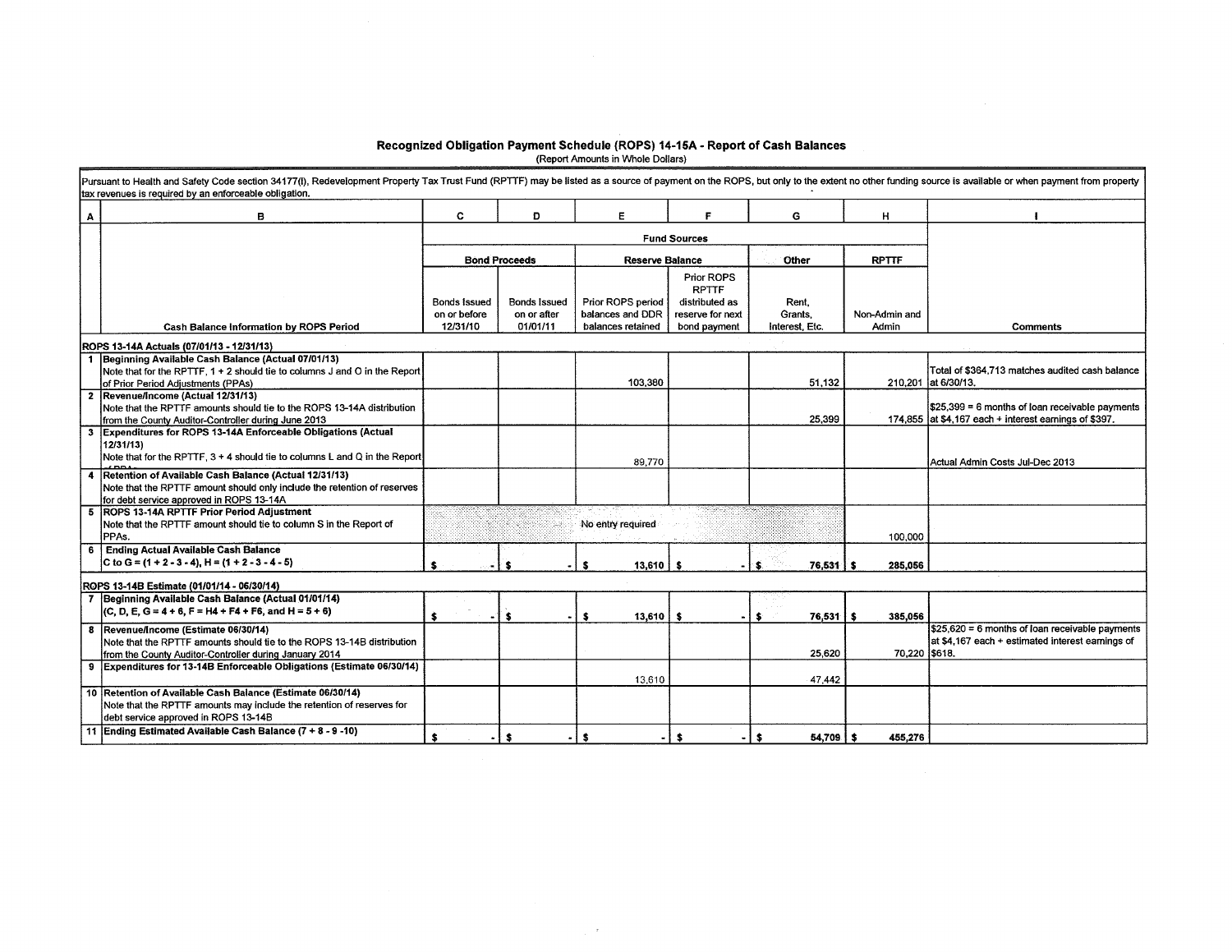|                | ROPS 13-14A Successor Agency (SA) Self-reported Prior Period Adjustments (PPA):Pursuant to HSC Section 34186 (a), SAs are required to report th      |                   |                      |                   |                               |                      |                    |                   |                              |
|----------------|------------------------------------------------------------------------------------------------------------------------------------------------------|-------------------|----------------------|-------------------|-------------------------------|----------------------|--------------------|-------------------|------------------------------|
|                | Redevelopment Property Tax Trust Fund (RPTTF) approved for the ROPS 14-15A (July through December 2014) period will be offset by the SA's self-repor |                   |                      |                   |                               |                      |                    |                   |                              |
|                | the county auditor-controller (CAC) and the State Controller.                                                                                        |                   |                      |                   |                               |                      |                    |                   |                              |
|                |                                                                                                                                                      |                   |                      |                   |                               |                      |                    |                   |                              |
| A              | в                                                                                                                                                    | C                 | D                    | E.                | F                             | G                    | H.                 | $\blacksquare$    | J                            |
|                |                                                                                                                                                      |                   |                      |                   | <b>Non-RPTTF Expenditures</b> |                      |                    |                   |                              |
|                |                                                                                                                                                      |                   |                      |                   |                               |                      |                    |                   |                              |
|                |                                                                                                                                                      |                   |                      |                   |                               |                      |                    |                   |                              |
|                |                                                                                                                                                      |                   |                      |                   |                               |                      |                    |                   |                              |
|                |                                                                                                                                                      |                   |                      |                   |                               |                      |                    |                   |                              |
|                |                                                                                                                                                      |                   |                      |                   |                               |                      |                    |                   |                              |
|                |                                                                                                                                                      |                   | <b>Bond Proceeds</b> |                   | <b>Reserve Balance</b>        |                      | <b>Other Funds</b> |                   |                              |
|                |                                                                                                                                                      |                   |                      |                   |                               |                      |                    |                   | Available                    |
|                |                                                                                                                                                      |                   |                      |                   |                               |                      |                    |                   | <b>RPTTF</b><br>(ROPS 13-14A |
|                |                                                                                                                                                      |                   |                      |                   |                               |                      |                    |                   | distributed $+$ all other    |
|                | Project Name /                                                                                                                                       |                   |                      |                   |                               |                      |                    |                   | available as of              |
| Item#          | <b>Debt Obligation</b>                                                                                                                               | <b>Authorized</b> | <b>Actual</b>        | <b>Authorized</b> | <b>Actual</b>                 | <b>Authorized</b>    | <b>Actual</b>      | <b>Authorized</b> | 07/1/13)                     |
|                |                                                                                                                                                      | \$                | \$<br>-              | S.<br>÷,          | $\mathbf{s}$<br>$89,770$ \ \$ |                      | \$.                | \$<br>290,609     | -\$<br>285,056               |
| 1              | 1997 Tax Increment                                                                                                                                   |                   |                      |                   |                               |                      |                    | 258,625           | 253,072                      |
| $\overline{2}$ | 1997 Deferred                                                                                                                                        |                   |                      |                   |                               | $\ddot{\phantom{0}}$ |                    | 31,984            | 31,984                       |
| 3              | Consolidated Loan                                                                                                                                    |                   |                      |                   |                               |                      |                    |                   |                              |
|                | from City<br>Abalone Cove                                                                                                                            |                   |                      |                   |                               | $\ddot{\phantom{0}}$ |                    |                   |                              |
| 4              | Property                                                                                                                                             |                   |                      |                   |                               |                      |                    |                   |                              |
|                | Assessment                                                                                                                                           |                   |                      |                   |                               |                      |                    |                   |                              |
|                | 5   Klondike Canyon                                                                                                                                  |                   |                      |                   |                               |                      |                    |                   |                              |
|                | Property                                                                                                                                             |                   |                      |                   |                               |                      |                    |                   |                              |
|                | Assessment                                                                                                                                           |                   |                      |                   |                               |                      |                    |                   |                              |
|                | 6   AMCAL Affordable                                                                                                                                 |                   |                      |                   |                               | $\blacksquare$       |                    |                   |                              |
|                | Housing Project                                                                                                                                      |                   |                      |                   |                               |                      |                    |                   |                              |
| 7              | Administration                                                                                                                                       |                   |                      |                   | 89,770                        | $\blacksquare$       |                    |                   |                              |
| 8              | County Deferral of                                                                                                                                   |                   |                      |                   |                               |                      |                    |                   |                              |
|                | Tax Increment                                                                                                                                        |                   |                      |                   |                               |                      |                    |                   |                              |

 $\sim 8\%$ 

 $\sim 10^{-11}$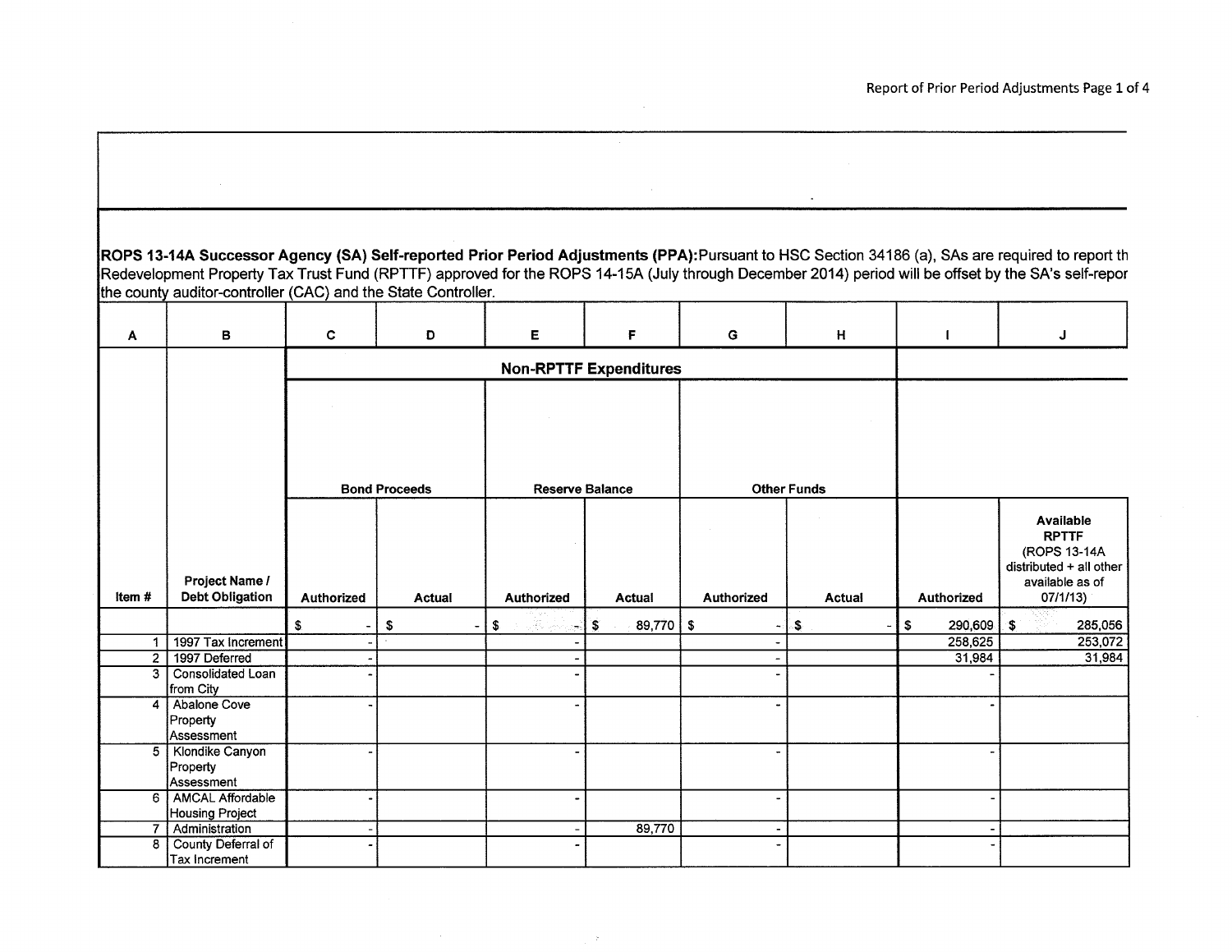|                |                                                                                                                                                                                                                                                                                                                                       |                                      |                                                   |      |         |                         | Recognized Obligation Payment Schedule (ROPS) 14-15A - Report of Prior Period Adju<br>Reported for the ROPS 13-14A (July 1, 2013 through December 31, 2013) Period Pursuant to Health and Safety C |    |                           |    | (Report Amounts in Whole Dollars)                                                                            |     |                                                          |    |               |
|----------------|---------------------------------------------------------------------------------------------------------------------------------------------------------------------------------------------------------------------------------------------------------------------------------------------------------------------------------------|--------------------------------------|---------------------------------------------------|------|---------|-------------------------|----------------------------------------------------------------------------------------------------------------------------------------------------------------------------------------------------|----|---------------------------|----|--------------------------------------------------------------------------------------------------------------|-----|----------------------------------------------------------|----|---------------|
|                | ROPS 13-14A Successor Ae differences between their actual available funding and their actual expenditures for the ROPS 13-14A (July through Dec<br>Redevelopment Property Tated ROPS 13-14A prior period adjustment. HSC Section 34186 (a) also specifies that the prior period adjustments self-rep<br>the county auditor-controller |                                      |                                                   |      |         |                         |                                                                                                                                                                                                    |    |                           |    |                                                                                                              |     |                                                          |    |               |
| A              | B                                                                                                                                                                                                                                                                                                                                     |                                      | Κ                                                 |      | L       |                         | M                                                                                                                                                                                                  |    | N                         |    | $\mathbf{o}$                                                                                                 |     | P                                                        |    | Q             |
|                |                                                                                                                                                                                                                                                                                                                                       |                                      |                                                   |      |         |                         |                                                                                                                                                                                                    |    | <b>RPTTF Expenditures</b> |    |                                                                                                              |     |                                                          |    |               |
|                |                                                                                                                                                                                                                                                                                                                                       |                                      | Non-Admin                                         |      |         |                         |                                                                                                                                                                                                    |    |                           |    |                                                                                                              |     | <b>Admin</b>                                             |    |               |
| Item#          | Project Name /<br><b>Debt Obligation</b>                                                                                                                                                                                                                                                                                              |                                      | Net Lesser of<br>Authorized /<br><b>Available</b> |      | Actual  |                         | <b>Difference</b><br>(If K is less than L.<br>the difference is<br>zero)                                                                                                                           |    | <b>Authorized</b>         |    | <b>Available</b><br><b>RPTTF</b><br>(ROPS 13-14A<br>distributed $+$ all other<br>available as of<br>07/1/13) |     | Net Lesser of<br><b>Authorized /</b><br><b>Available</b> |    | <b>Actual</b> |
|                |                                                                                                                                                                                                                                                                                                                                       | \$                                   | 285,056                                           | - \$ | 290,609 | \$                      |                                                                                                                                                                                                    | £. | 100,000                   | S. | 100,000                                                                                                      | ି\$ | 100,000                                                  | S. |               |
| 1 <sup>1</sup> | 1997 Tax Increment   \$                                                                                                                                                                                                                                                                                                               |                                      | 253,072                                           |      | 258,625 | \$                      |                                                                                                                                                                                                    |    |                           |    |                                                                                                              |     |                                                          |    |               |
| 2 <sup>1</sup> | 1997 Deferred                                                                                                                                                                                                                                                                                                                         | \$                                   | 31.984                                            |      | 31.984  | \$                      |                                                                                                                                                                                                    |    |                           |    |                                                                                                              |     |                                                          |    |               |
| 3              | Consolidated Loan<br>from City                                                                                                                                                                                                                                                                                                        | $\overline{\mathbf{s}}$              |                                                   |      |         | \$                      |                                                                                                                                                                                                    |    |                           |    |                                                                                                              |     |                                                          |    |               |
| 4              | Abalone Cove<br>Property<br>Assessment                                                                                                                                                                                                                                                                                                | $\overline{\mathbf{s}}$              |                                                   |      |         | \$                      |                                                                                                                                                                                                    |    |                           |    |                                                                                                              |     |                                                          |    |               |
| 5 <sup>1</sup> | Klondike Canyon<br>Property<br>Assessment                                                                                                                                                                                                                                                                                             | \$                                   |                                                   |      |         | $\overline{\mathbf{s}}$ |                                                                                                                                                                                                    |    |                           |    |                                                                                                              |     |                                                          |    |               |
|                | 6   AMCAL Affordable<br><b>Housing Project</b>                                                                                                                                                                                                                                                                                        | $\overline{\$}$                      |                                                   |      |         | $\overline{\mathbf{s}}$ |                                                                                                                                                                                                    |    |                           |    |                                                                                                              |     |                                                          |    |               |
| 7 <sup>7</sup> | Administration                                                                                                                                                                                                                                                                                                                        | $\overline{\boldsymbol{\mathsf{s}}}$ |                                                   |      |         | \$                      |                                                                                                                                                                                                    |    |                           |    |                                                                                                              |     |                                                          |    |               |
| 8.             | County Deferral of<br>Tax Increment                                                                                                                                                                                                                                                                                                   | \$                                   |                                                   |      |         | $\overline{\mathbf{s}}$ |                                                                                                                                                                                                    |    |                           |    |                                                                                                              |     |                                                          |    |               |

 $\label{eq:2.1} \mathcal{L}^{\text{max}}_{\text{max}}\left(\mathcal{L}^{\text{max}}_{\text{max}}\right) = \frac{1}{2\pi\epsilon}\mathcal{L}^{\text{max}}_{\text{max}}$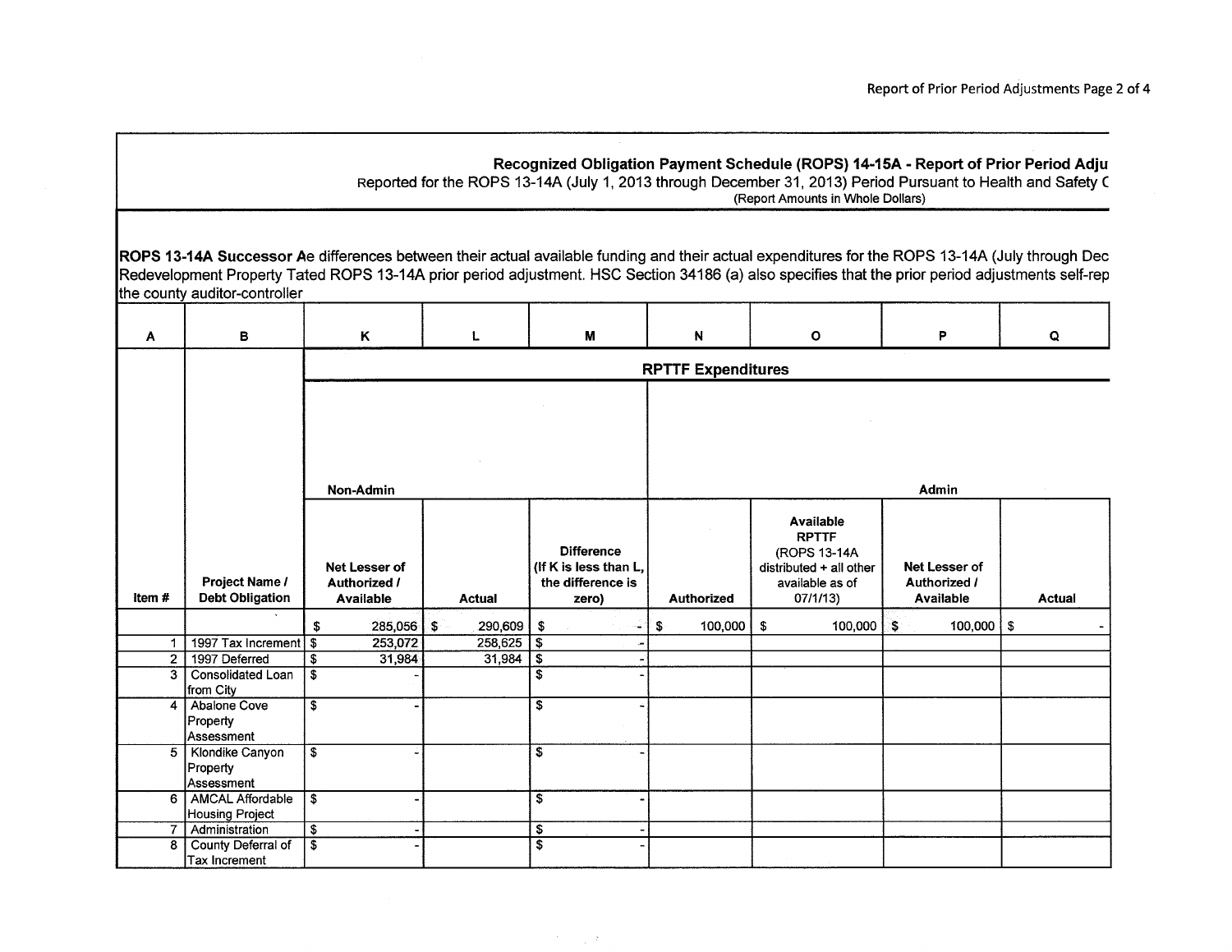|                |                                                   | stments<br>:ode (HSC) section 34186 (a)                |                                                                                                                           |                    |                                  |                      |                                                                                                                                                            |
|----------------|---------------------------------------------------|--------------------------------------------------------|---------------------------------------------------------------------------------------------------------------------------|--------------------|----------------------------------|----------------------|------------------------------------------------------------------------------------------------------------------------------------------------------------|
|                | the county auditor-controller                     |                                                        | ROPS 13-14A Successor Aember 2013) period. The amount of<br>Redevelopment Property Taorted by SAs are subject to audit by |                    | as a lump sum.                   |                      | ROPS 13-14A CAC PPA: To be completed by the C<br>the CAC. Note that CACs will need to enter their ow<br>calculate the PPA. Also note that the admin amount |
| A              | в                                                 | R                                                      | S                                                                                                                         | T                  | $\mathbf{u}$                     | $\mathbf v$          | W                                                                                                                                                          |
|                |                                                   |                                                        |                                                                                                                           |                    |                                  |                      | <b>RF</b>                                                                                                                                                  |
|                |                                                   | <b>Difference</b><br>(If total actual<br>exceeds total | <b>Net SA Non-Admin</b><br>and Admin PPA<br>(Amount Used to<br>Offset ROPS 14-15A<br><b>Requested RPTTF)</b>              |                    | Net Lesser of                    | <b>Non-Admin CAC</b> |                                                                                                                                                            |
| Item #         | Project Name /<br><b>Debt Obligation</b>          | authorized, the<br>total difference is<br>zero)        | <b>Net Difference</b><br>$(M+R)$                                                                                          | <b>SA Comments</b> | Authorized /<br><b>Available</b> | <b>Actual</b>        | <b>Difference</b>                                                                                                                                          |
|                |                                                   | \$<br>100,000 $\frac{1}{2}$                            | 100,000                                                                                                                   |                    |                                  |                      | S                                                                                                                                                          |
| $\mathbf{1}$   | 1997 Tax Increment                                |                                                        | $\overline{\mathbb{S}}$                                                                                                   |                    |                                  |                      |                                                                                                                                                            |
| 2 <sup>1</sup> | 1997 Deferred                                     |                                                        | \$                                                                                                                        |                    |                                  |                      |                                                                                                                                                            |
| 3              | Consolidated Loan<br>from City                    |                                                        | S                                                                                                                         |                    |                                  |                      |                                                                                                                                                            |
| 4              | Abalone Cove<br>Property<br>Assessment            |                                                        | $\overline{\mathbf{s}}$                                                                                                   |                    |                                  |                      |                                                                                                                                                            |
| $5^{\circ}$    | Klondike Canyon<br>Property<br>Assessment         |                                                        | $\overline{\mathbf{s}}$                                                                                                   |                    |                                  |                      |                                                                                                                                                            |
| 6              | <b>AMCAL Affordable</b><br><b>Housing Project</b> |                                                        | \$                                                                                                                        |                    |                                  |                      |                                                                                                                                                            |
| $\overline{7}$ | Administration                                    |                                                        | \$                                                                                                                        |                    |                                  |                      |                                                                                                                                                            |
| 8              | County Deferral of<br>Tax Increment               |                                                        | $\overline{\mathbf{s}}$                                                                                                   |                    |                                  |                      |                                                                                                                                                            |

 $\gamma$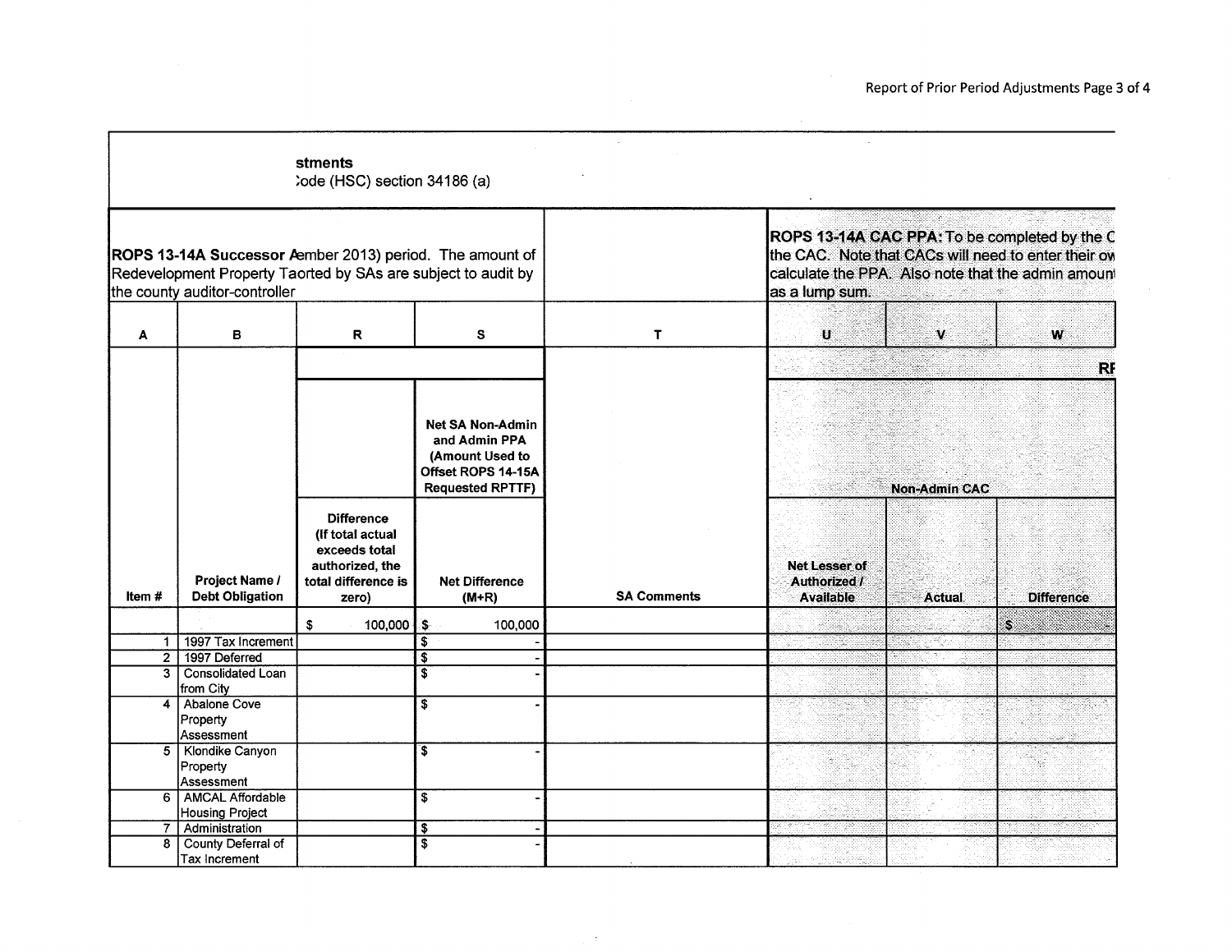|                | the county auditor-controller                           | AC upon submittal of the ROPS 14-15A by the SA to Finance and<br>Redevelopment Property Tals do not need to be listed at the line item level and may be entered |                  |                   | ROPS 13-14A Successor An formulas at the line item level pursuant to the manner in which they                            |                     |
|----------------|---------------------------------------------------------|-----------------------------------------------------------------------------------------------------------------------------------------------------------------|------------------|-------------------|--------------------------------------------------------------------------------------------------------------------------|---------------------|
| A              | в                                                       | $\boldsymbol{\chi}$                                                                                                                                             | $\mathbf{Y}$     | z                 | AA                                                                                                                       | AB.                 |
|                |                                                         | <b>PTTF Expenditures</b>                                                                                                                                        |                  |                   |                                                                                                                          |                     |
|                |                                                         |                                                                                                                                                                 | <b>Admin CAC</b> |                   | <b>Net CAC Non-</b><br><b>Admin and Admin</b><br>PPA<br>(Amount Used to<br>Offset ROPS 14-15A<br><b>Requested RPTTF)</b> |                     |
| Item #         | Project Name /<br><b>Debt Obligation</b>                | Net Lesser of<br>Authorized /<br><b>Available</b>                                                                                                               | <b>Actual</b>    | <b>Difference</b> | <b>Net Difference</b>                                                                                                    | <b>CAC Comments</b> |
|                |                                                         |                                                                                                                                                                 |                  | S                 | P                                                                                                                        |                     |
| 1              | 1997 Tax Increment                                      |                                                                                                                                                                 |                  |                   |                                                                                                                          |                     |
| $\overline{2}$ | 1997 Deferred                                           |                                                                                                                                                                 |                  |                   |                                                                                                                          |                     |
|                | 3   Consolidated Loan<br>from City                      |                                                                                                                                                                 |                  |                   |                                                                                                                          |                     |
| 4              | <b>Abalone Cove</b><br>Property                         |                                                                                                                                                                 |                  |                   |                                                                                                                          |                     |
| 5              | Assessment<br>Klondike Canyon<br>Property<br>Assessment |                                                                                                                                                                 |                  |                   |                                                                                                                          |                     |
| 6              | AMCAL Affordable<br><b>Housing Project</b>              |                                                                                                                                                                 |                  |                   |                                                                                                                          |                     |
| 7              | Administration                                          |                                                                                                                                                                 |                  |                   |                                                                                                                          |                     |
|                | 8 County Deferral of<br><b>Tax Increment</b>            |                                                                                                                                                                 |                  |                   |                                                                                                                          |                     |

 $\mathbb{R}^{2}$ 

 $\sim$